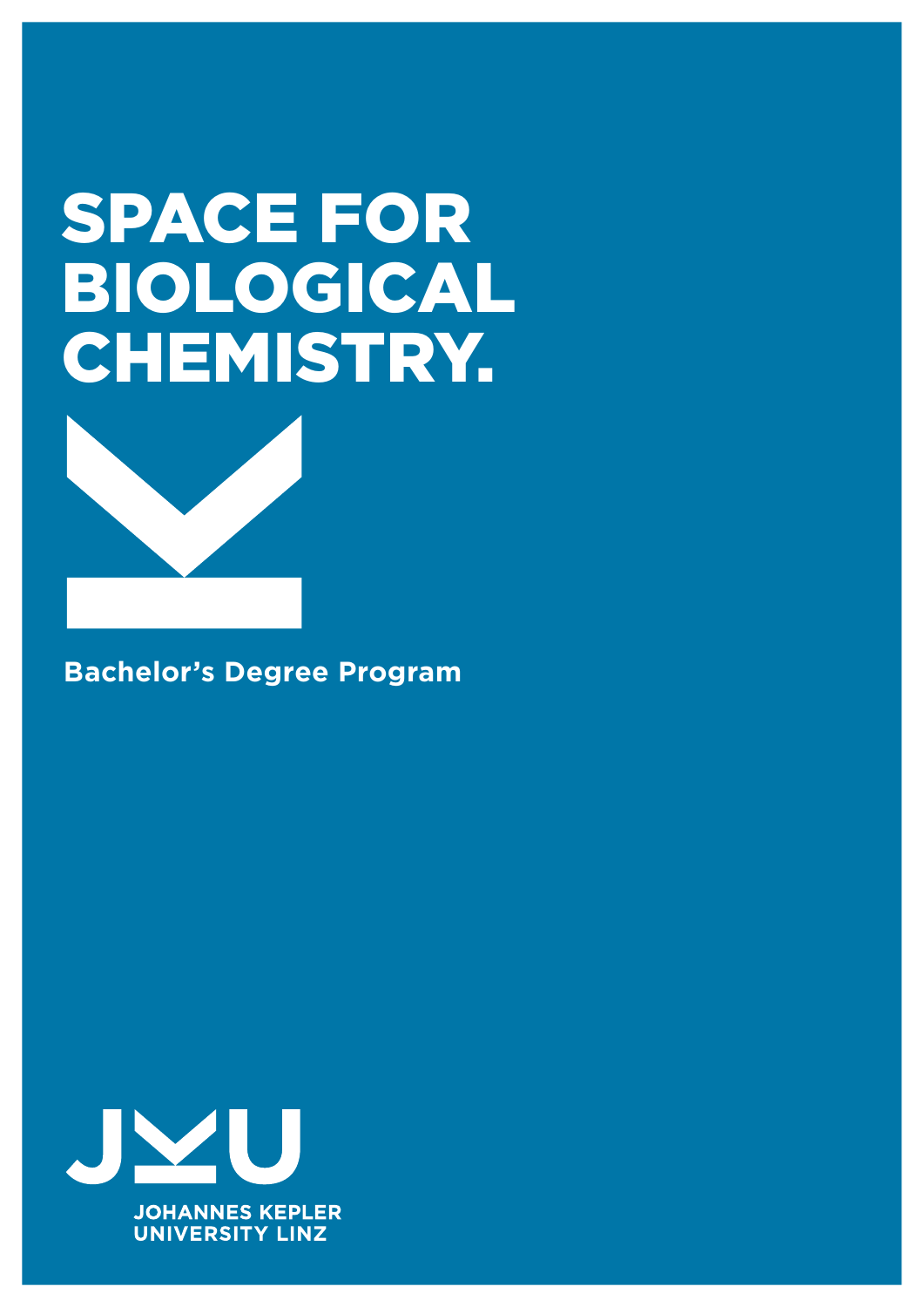## Biological Chemistry.

Biological Chemistry is an academic degree program in natural sciences providing students with an understanding of chemistry as well as the underlying principles at the interface of chemical and biological processes in living systems. During the program, students focus on the pathways in chemistry that are vital for the function and analysis of living systems, such as fields in biology dominated by chemical interactions. The double degree Bachelor's program is offered by the JKU Linz together with the University of South Bohemia (USB) in Budweis (České Budějovice). Spanning two countries, this English-language program combines the academics of both universities, offering students two distinctive learning environments and proficiency in English.

#### **YOUR BENEFITS**

**Comprehensive education in fundamentals of chemistry**

**Education in microbiology and molecular biology based on an understanding of biochemistry**

**Well-rounded, international academic experience abroad**

**Develop English proficiency**

**Double degree Bachelor's program**

### **To the Point**



Bc. MONIKA LITVIŇUKOVÁ BSc Student of the Master's Degree Program

'I chose to enroll in the Biological Chemistry program because of its international character and the program is in English. Having access to two universities gives me an opportunity to use state-of-the-art techniques and learn from professionals. And Linz is a beautiful city!'



#### ANNA POLÁŠKOVÁ Student of the Bachelor's Degree Program

'Studying at two universities is enriching. The program can be challenging in regards to time and the workload, but you have a unique opportunity to learn from different viewpoints and contrasting approaches. It also means you engage directly with interesting people from around the world. I believe the program was influential in broadening my horizons ...'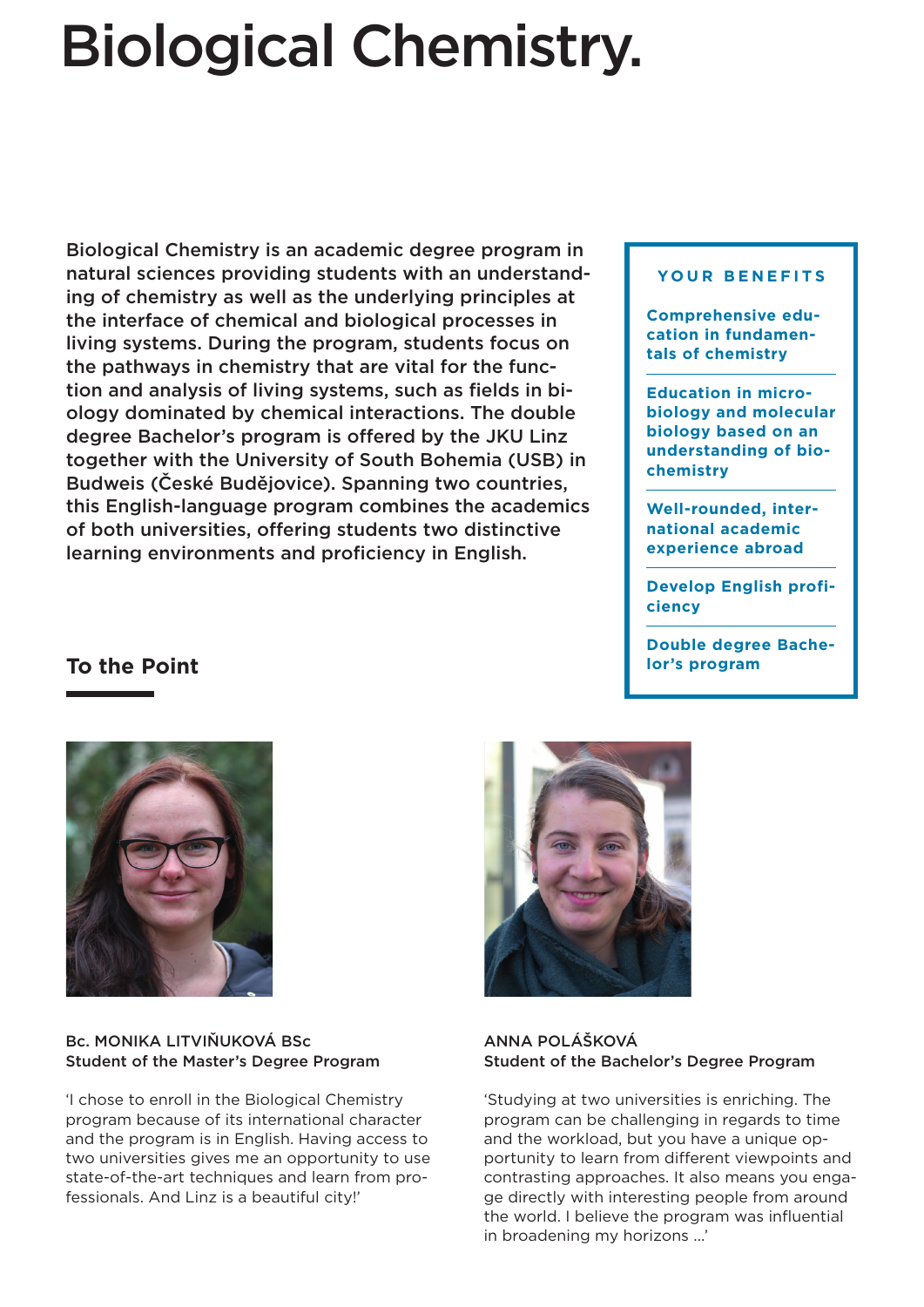## Educational Objectives, Career Prospects.

## **Educational Objectives**

The Biological Chemistry program prepares students for careers that require a solid education and an international background in chemistry and biology. After completing the Bachelor's degree program, students will demonstrate a basic understanding of chemistry, including general, organic, inorganic, analytical, and physical chemistry as well as in molecular biology and bionalytical issues. The two distinct learning environments at each university mean that students not only develop critical thinking and problem-based learning skills, they also

cultivate cross-cultural communication skills in order to work effectively across borders as part of an interdisciplinary team. The international, double-degree program provides graduates with a broad foundation in modern sciences and graduates have outstanding career prospects.

## **Job Opportunities**

Students who successfully complete the Bachelor's degree program in Biological Chemistry are internationally qualified to pursue professions:

- at research facilities, medical laboratories
- in production and quality control at biotechnology and chemical companies, such as for medical products, pharmaceuticals, biopolymers, cosmetics, natural products, fibers, etc.
- at offices, agencies, and authorities (such as environmental, employee, and consumer protection as well as licensing offices for chemical and biological products and/or processes)

Following the successful completion of the Bachelor's degree program, a large number of students opt to continue their studies by enrolling in the Master's degree program.

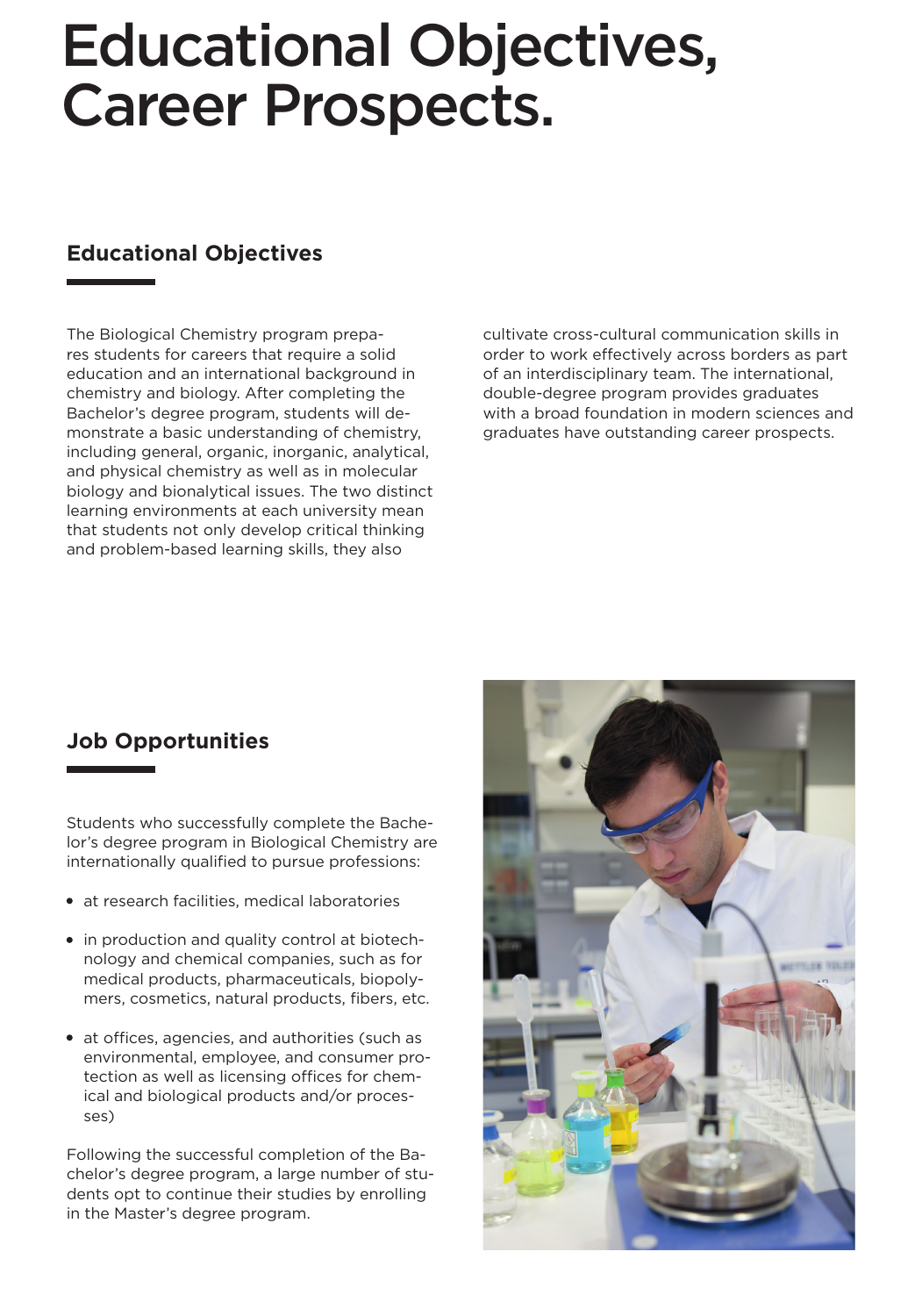## Bachelor's Degree Program.

## **Subject Areas**

As part of the Bachelor's degree program, students are required to complete courses totaling 180 ECTS credits in the following areas:

|                                     | <b>JKU</b> |              | <b>USB</b> |   | <b>JKU</b> | JKU<br><b>USB</b> |
|-------------------------------------|------------|--------------|------------|---|------------|-------------------|
| <b>SEMESTER</b>                     |            | $\mathbf{2}$ | 3          | 4 | 5          | 6                 |
| General and Inorganic Chemistry     |            |              |            |   |            |                   |
| <b>Analytical Chemistry</b>         |            |              |            |   |            |                   |
| <b>Mathematics and Physics</b>      |            |              |            |   |            |                   |
| <b>Communication and Ethics</b>     |            |              |            |   |            |                   |
| Molecular Biology                   |            |              |            |   |            |                   |
| <b>Organic Chemistry</b>            |            |              |            |   |            |                   |
| Biochemistry                        |            |              |            |   |            |                   |
| <b>Biology</b>                      |            |              |            |   |            |                   |
| <b>Informatics</b>                  |            |              |            |   |            |                   |
| <b>Physical Chemistry</b>           |            |              |            |   |            |                   |
| <b>Free Electives</b>               |            |              |            |   |            |                   |
| <b>Bachelor Theses</b>              |            |              |            |   |            |                   |
| Bachelor's Examination (State Exam) |            |              |            |   |            |                   |

PROGRAM:

Bachelor's Degree Biological Chemistry

ACADEMIC DEGREE: Double Bachelor's Degree: Bachelor of Science (BSc), Bachelor (Bc)

PROGRAM DURATION: 6 semesters

ECTS: 180 credits

PROGRAM LANGUAGE: English

See: jku.at/studienrichtung, the curriculum, or visit the Student Information and Advising Services (SIBS) for detailed information.

## **Additional Information**

Admission requirements to the Bachelor's degree program: General university entry qualifications (such as an Austrian 'Matura' diploma)

See: jku.at/studienrichtung or contact the Admissions Office for information about admission requirements.

The degree program takes place at two universities: 1st, 2nd and 5th semester: JKU Linz (A); 3rd and 4th semester: USB Budweis (CZ); 6th semester: JKU Linz (A)/USB Budweis (CZ).

### **JKU Post-Graduate Degree Programs**

- Master's Degree in Biological Chemistry
- Master's Degree in Technical Chemistry
- Master's Degree in Bioinformatics
- Master's Degree in Polymer Chemistry
- Master's Degree Management in Polymer Technologies (MPT)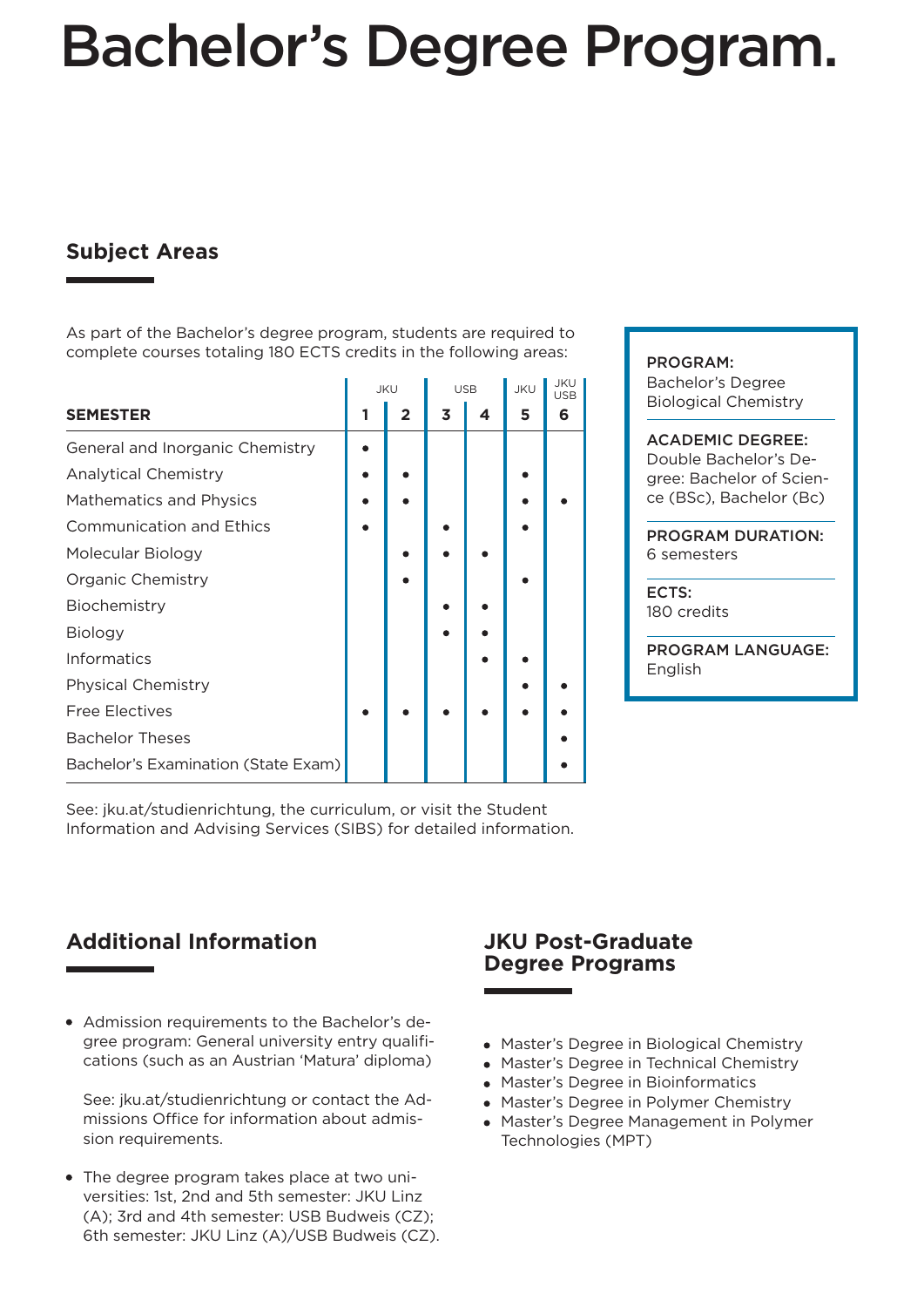## Academic Advising.

### **General Information**

#### STUDENT INFORMATION AND ADVISING SERVICES (SIBS)

Lecture Tract, Hall A +43 732 2468 3450 studium@jku.at jku.at/sibs

#### AUSTRIAN STUDENT UNION LINZ – OFFICE OF ACADEMIC ADVISING

Main Campus Library (ground floor) and the Lecture Tract +43 732 2468 1122 studienberatung@oeh.jku.at oeh.jku.at

#### WOMEN IN TECHNOLOGY (FIT)

Hochschulfonds Building (first floor), Rm. HF 131 +43 732 2468 3224 fit@jku.at jku.at/fit

#### ADMISSIONS OFFICE

Bank Building, 1st Floor, Rm. 113 A/B +43 732 2468 3180, -3181, -3271 admission@jku.at jku.at/admission

### **CONTACT**

**Biological Chemistry**

**Institute of Organic Chemistry**

**+43 732 2468 8749**

**biologicalchemistry@jku.at**

**biologicalchemistry.jku.at**